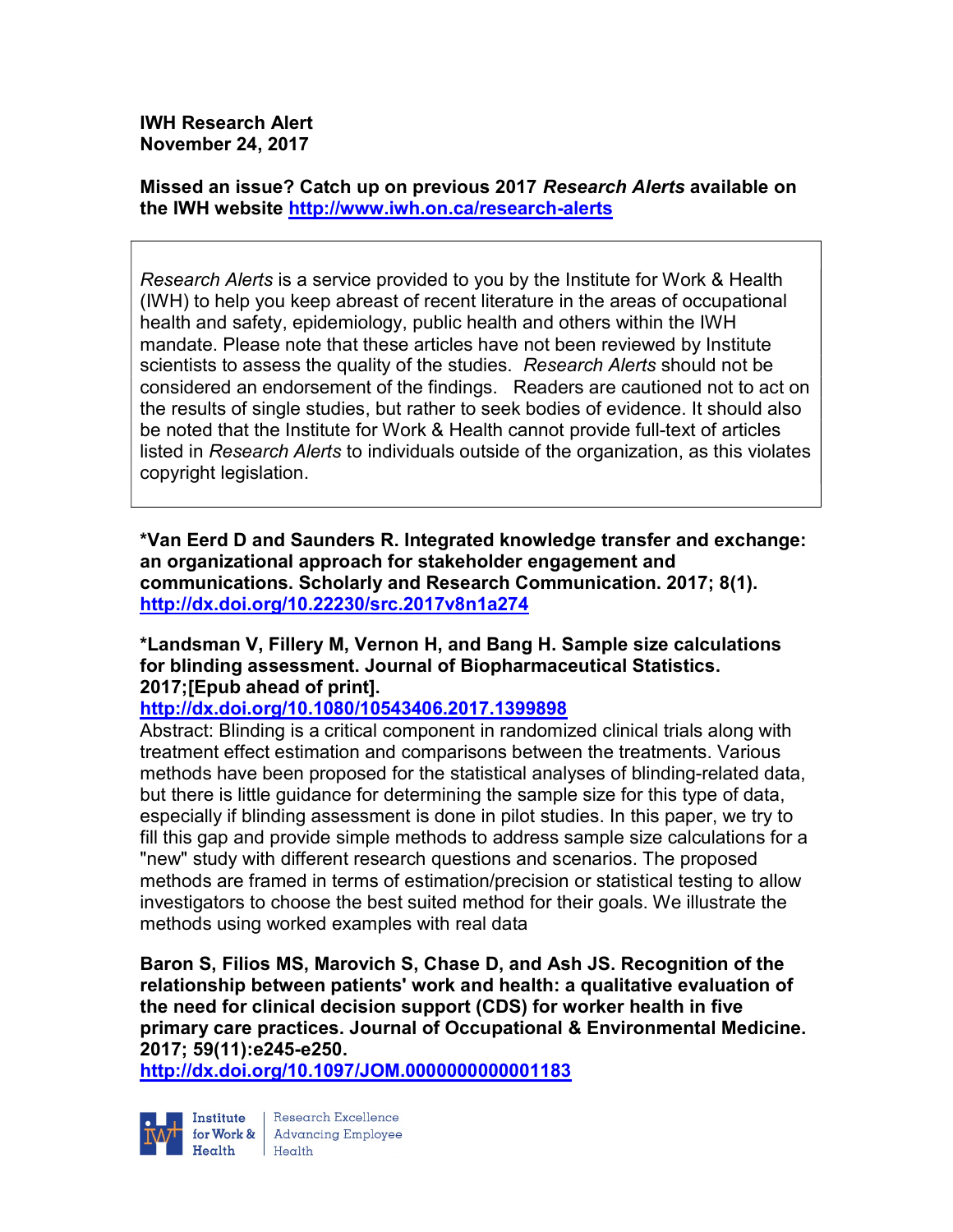Abstract: OBJECTIVE: The aim of this study was to determine the perceived value and feasibility of increased access to information about workers' health for primary care providers (PCPs) by evaluating the need for clinical decision support (CDS) related to worker health in primary care settings. METHODS: Qualitative methods, including semi-structured interviews and observations, were used to evaluate the value and feasibility of three examples of CDS relating work and health in five primary care settings. RESULTS: PCPs and team members wanted help addressing patients' health in relation to their jobs; the proposed CDS examples were perceived as valuable because they provided useful information, promoted standardization of care, and were considered technically feasible. Barriers included time constraints and a perceived inability to act on the findings. CONCLUSION: PCPs recognize the importance and impact of work on their patients' health but often lack accessible knowledge at the right time. Occupational health providers can play an important role through contributions to the development of CDS that assists PCPs in recognizing and addressing patients' health, as well as through the provision of referral guidelines

### Browne RAV, Farias-Junior LF, Freire YA, Schwade D, Macedo GAD, Montenegro VB, Lopes TJA, Dantas FFO, and Costa EC. Sedentary occupation workers who meet the physical activity recommendations have a reduced risk for metabolic syndrome: a cross-sectional study. Journal of Occupational & Environmental Medicine. 2017; 59(11):1029-1033. http://dx.doi.org/10.1097/JOM.0000000000001104

Abstract: OBJECTIVE: We tested the hypothesis that sedentary occupation workers who meet the physical activity recommendations present a lower risk for metabolic syndrome (MetS) than their nonactive counterparts. METHODS: A cross-sectional study involving 502 sedentary occupation workers. Physical activity level was self-reported. MetS was defined by International Diabetes Federation criteria. RESULTS: The active group showed lower odds for MetS [odds ratio (OR) 0.52, 95% confidence interval (95% CI) 0.27 to 0.98], abdominal obesity (OR 0.36, 95% CI 0.16 to 0.82), elevated blood pressure (OR 0.47, 95% CI 0.26 to 0.84), and reduced high-density lipoprotein cholesterol (OR 0.54, 95% CI 0.31 to 0.93) than the sedentary group after adjustments for age, time in job, body mass index, and tobacco use. CONCLUSIONS: Sedentary occupation workers who meet the physical activity recommendations have a reduced risk for MetS

# Dzhambov A and Dimitrova D. Occupational noise exposure and the risk for work-related injury: a systematic review and meta-analysis. Annals of Work Exposures and Health. 2017; 61(9):1037-1053.

http://dx.doi.org/10.1093/annweh/wxx078

Abstract: Objectives: Occupational noise exposure has been linked to workrelated injuries. Strategies to control occupational hazards often rely on doseresponse relationships needed to inform policy, but quantitative synthesis of the relevant literature has not been done so far. This study aimed to systematically



Research Excellence for Work & | Advancing Employee Health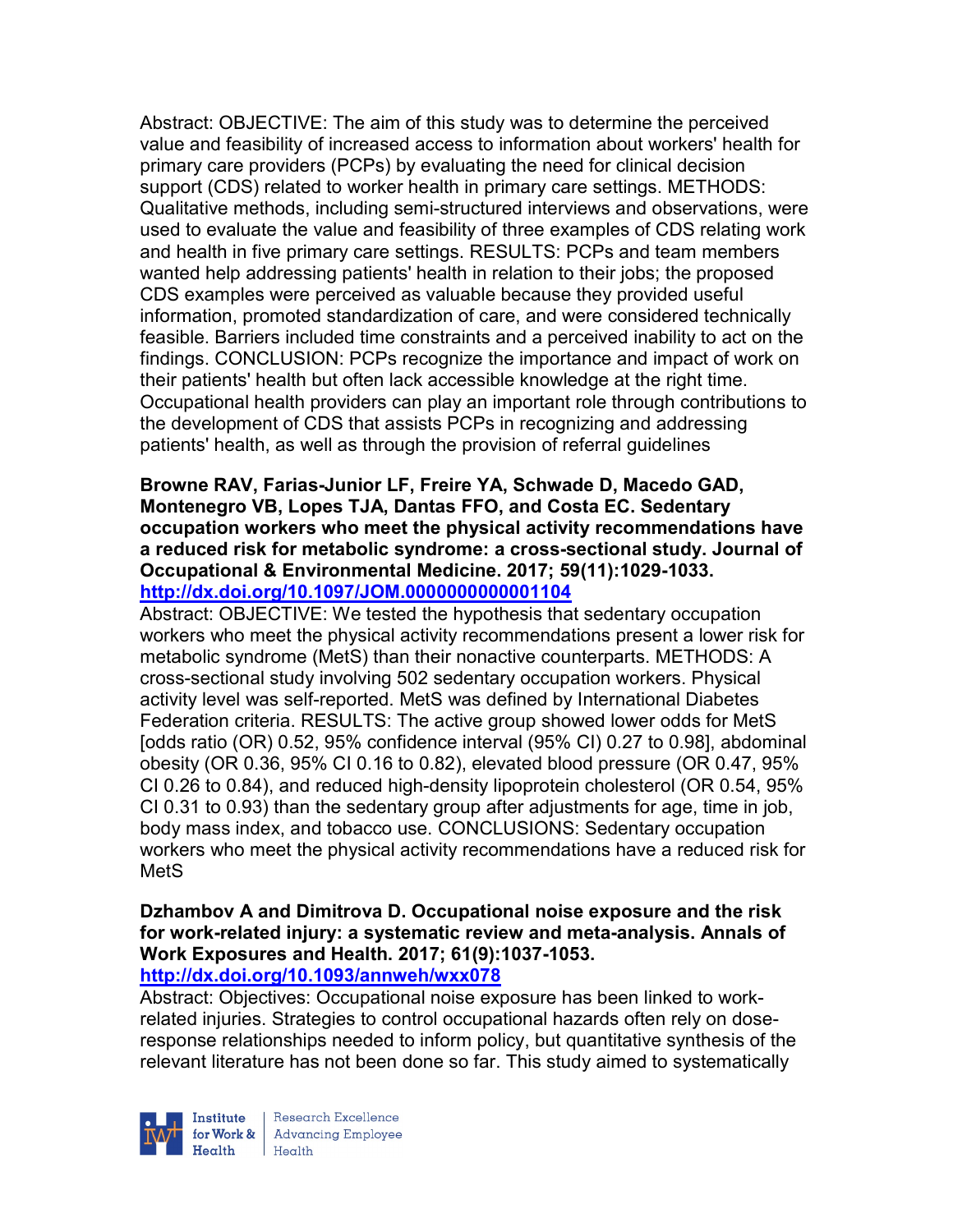review the epidemiological literature and to perform meta-analysis of the risk for work-related injury due to occupational noise exposure. Methods: PRISMA and MOOSE guidelines were followed. PubMed, ScienceDirect, and Google Scholar were searched up until 15 December 2016 in English, Russian, and Spanish. Reference lists, grey literature, and expert archives were searched as well. The risk of bias was assessed for each study and incorporated into the meta-analysis weights using the quality effects model. Results: Overall, 21 studies were included at the qualitative review stage: 9 cross-sectional, 6 case-control, 4 cohort, 1 case-crossover, and 1 ecological. Noise exposure was assessed objectively in 13 studies. Information on occupational injuries was elicited from medical records/registry in 13 studies. Meta-analyses showed RR = 1.22 (95% CI: 1.15, 1.29) ( $n = 59028$ ) per 5 dB increase in noise exposure (Cochran's Q = 27.26, P < 0.001, I2 = 67%) and RR = 2.16 (95% CI: 1.61, 2.90) (n = 96023) in the most exposed group (>90-95 dB) compared with the least exposed group (Cochran's  $Q = 180.46$ ,  $P < 0.001$ ,  $I2 = 90\%$ ). Subgroup analysis with metaregression revealed an overall robust pooled risk per 5 dB. Conclusions: There is a dose-response association between occupational noise exposure and workrelated injury risk. However, the quality of evidence is 'very low'; therefore, the magnitude of this association should be interpreted with caution

Goplerud E, Hodge S, and Benham T. A substance use cost calculator for US employers with an emphasis on prescription pain medication misuse. Journal of Occupational & Environmental Medicine. 2017; 59(11):1063-1071. http://dx.doi.org/10.1097/JOM.0000000000001157 [open access] Abstract: OBJECTIVE: Substance use disorders are among the most common and costly health conditions affecting Americans. Despite estimates of national costs exceeding \$400 billion annually, individual companies may not see how substance use impacts their bottom lines through lost productivity and absenteeism, turnover, health care expenses, disability, and workers' compensation. METHODS: Data on employed adults (18 years and older) from 3 years (2012 to 2014) of the National Survey on Drug Use and Health Public Use Data Files were analyzed. RESULTS: The results offer employers an authoritative, free, epidemiologically grounded, and easy-to-use tool that gives specific information about how alcohol, prescription pain medication misuse, and illicit drug use is likely impacting workplaces like theirs. CONCLUSION: Employers have detailed reports of the cost of substance use that can be used to improve workplace policies and health benefits

Khashaba E, El-Helaly M, El-Gilany AH, Motawei SM, and Foda S. Risk factors for non-fatal occupational injuries among construction workers: a case-control study. Toxicology and Industrial Health. 2017; [Epub ahead of print].

### http://dx.doi.org/10.1177/0748233717733853

Abstract: BACKGROUND: Substance abuse is a serious problem, because it affects both workers and young people. Prevalence and consequences of



Research Excellence for Work & Advancing Employee Health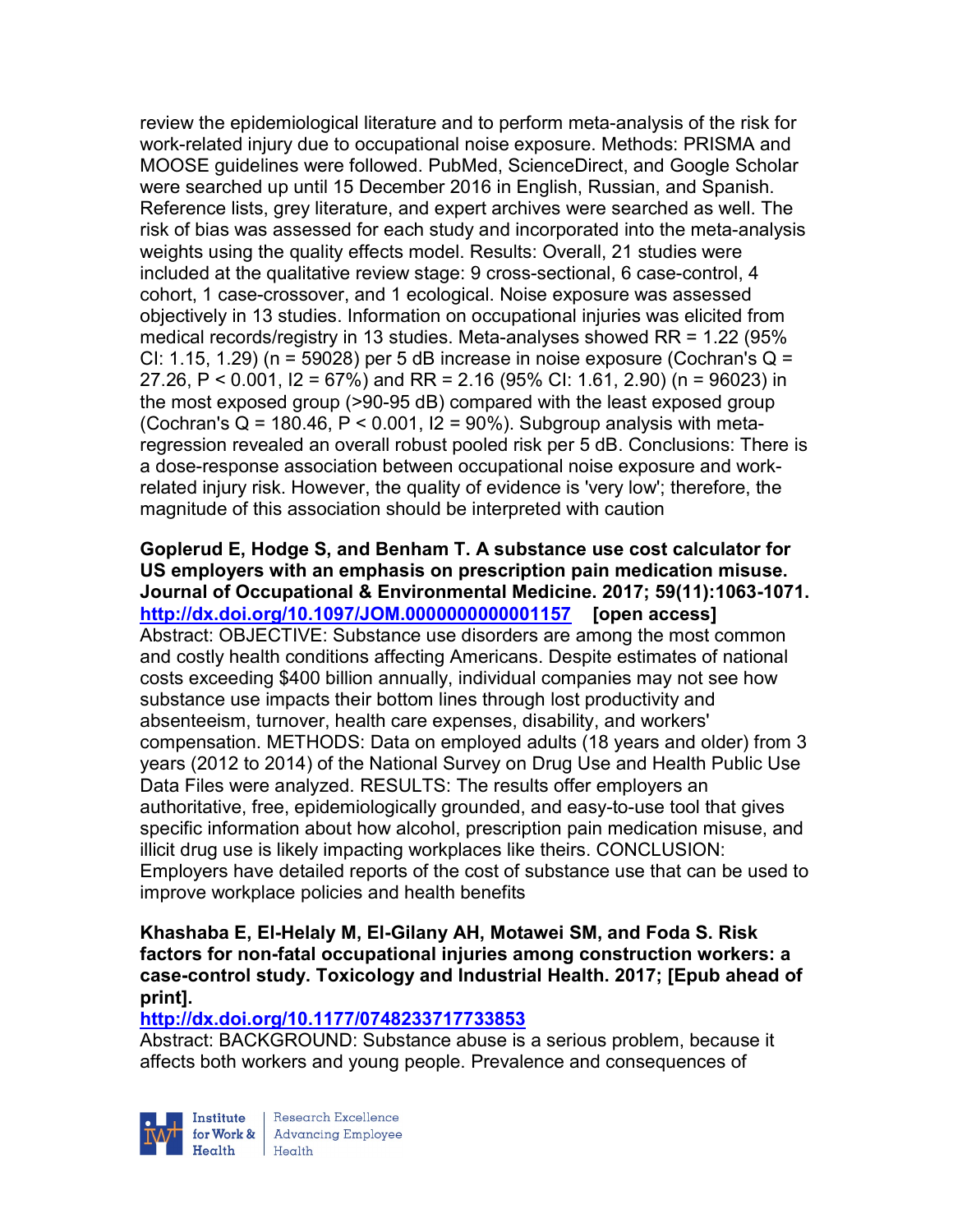cannabis abuse among construction workers in particular are not well studied in Egypt. OBJECTIVES: To determine the association between non-fatal occupational injuries among construction workers and their demographic and occupational factors and to assess the frequency of cannabis abuse and its relationship to injury severity and workdays lost. SUBJECTS AND METHODS: A case-control study was conducted at Mansoura Emergency Hospital. Cases were 100 acutely injured male workers. A control group of 90 healthy age-matched workers was selected from 8 construction sites. Workers were interviewed, and a questionnaire was completed that included socio-demographic data, full occupational history, and causes and type of injury. Injury outcome measures included lost workdays and the injury severity score (ISS). Cannabis abuse in injured workers was monitored by preliminary testing of urine and confirmatory testing of blood. RESULTS: Logistic regression analysis revealed that the independent predictors of occupational injuries were rural residence, being a carpenter or painter and past history of injuries. The most common accidents were slipping falls (62%). Confirmed cannabis test was positive in 51.1% of the injured workers. Median days away from work were greater among cannabis users than non-users. The ISS was significantly higher among users compared to non-users ( p < 0.05). CONCLUSION: Cannabis abuse can increase injury severity and prolong workdays lost. Drug testing is recommended for at-risk construction workers with inadequate safety measures

### Kowalski-McGraw M, Green-McKenzie J, Pandalai SP, and Schulte PA. Characterizing the interrelationships of prescription opioid and benzodiazepine drugs with worker health and workplace hazards. Journal of Occupational & Environmental Medicine. 2017; 59(11):1114-1126. http://dx.doi.org/10.1097/JOM.0000000000001154

Abstract: OBJECTIVE: Prescription opioid and benzodiazepine drug use, which has risen significantly, can affect worker health. Exploration of the scientific literature assessed (1) interrelationships of such drug use, occupational risk factors, and illness and injury, and (2) occupational and personal risk factor combinations that can affect their use. METHODS: The scientific literature from 2000 to 2015 was searched to determine any interrelationships. RESULTS: Evidence for eight conceptual models emerged based on the search yield of 133 articles. These models summarize interrelationships among prescription opioid and benzodiazepine use with occupational injury and illness. Factors associated with the use of these drugs included fatigue, impaired cognition, falls, motor vehicle crashes, and the use of multiple providers. CONCLUSION: Prescription opioid and benzodiazepine drugs may be both a personal risk factor for workrelated injury and a consequence of workplace exposures

## Marmot M. The health gap: doctors and the social determinants of health. Scandinavian Journal of Work, Environment & Health. 2017; 45(7):686-693. http://dx.doi.org/10.1177/1403494817717448

Abstract: The social gradient in health has the clear implication that action to



Research Excellence for Work & Advancing Employee Health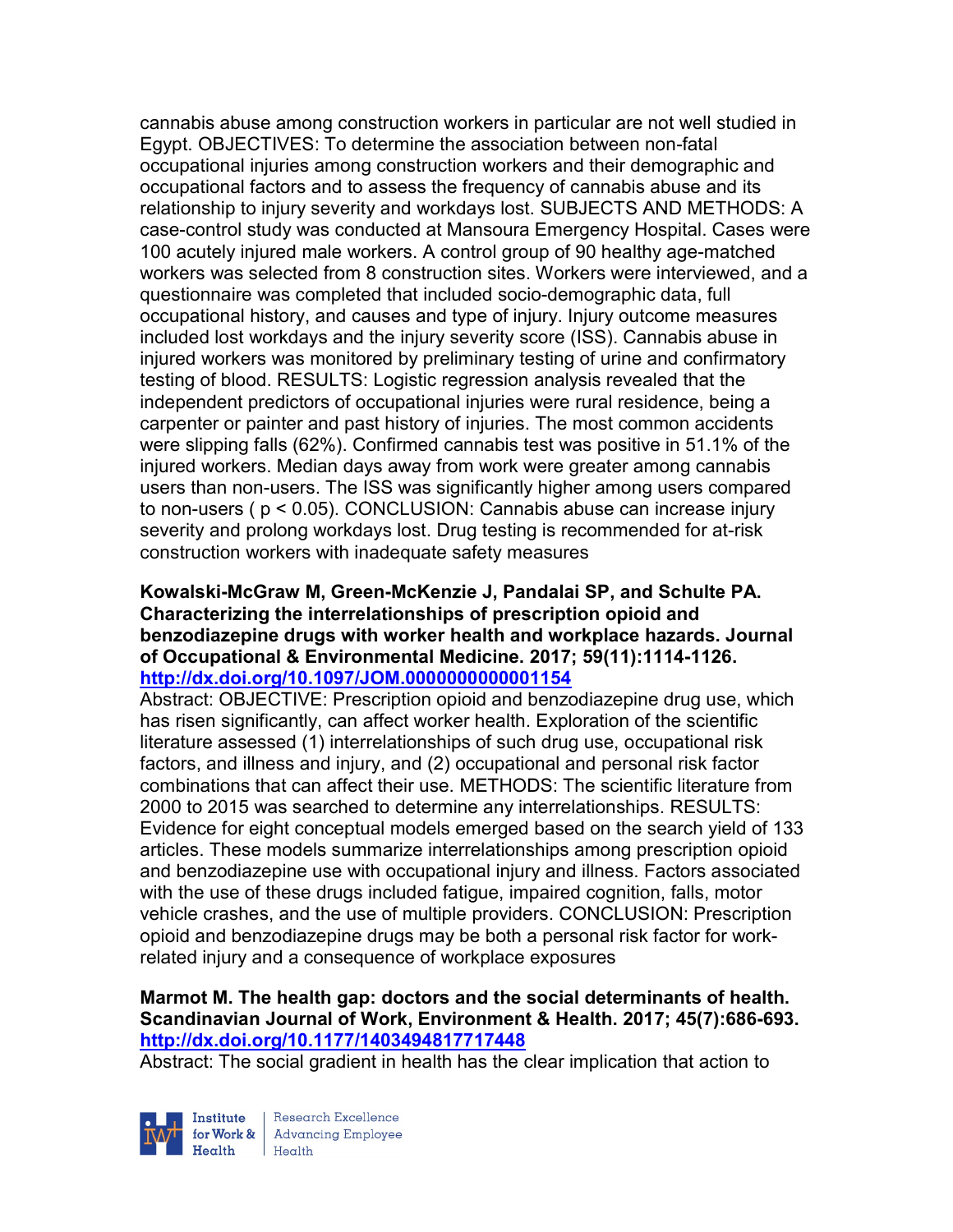improve health and reduce inequalities has to take place at social level, not simply depending on individual changes. Individuals' ability to change is constrained by social circumstances. The evidence that the magnitude of the gradient varies between countries, and can change within a country over time, suggests that conscious strategies to change it can be successful. In my review of evidence in Britain, the Marmot Review, we made recommendations in six domains: give every child the best start in life; education and life-long learning; employment and working conditions; ensure that everyone has at least the minimum income necessary to lead a health life; healthy and sustainable places; taking a social determinants approach to prevention. A big question is the role of health professionals in action on social determinants of health. We have identified five actions in implementing recommendations: education and training; seeing the patient in broader perspective; the health service as employer; working in partnership; advocacy. The evidence is encouraging that health professionals can make a big difference in advancing the cause of health equity

### McLellan RK, Haas NS, Kownacki RP, Pransky GS, Talmage JB, and Dreger M. Using electronic health records and clinical decision support to provide return-to-work guidance for primary care practitioners for patients with low back pain. Journal of Occupational & Environmental Medicine. 2017; 59(11):e240-e244.

## http://dx.doi.org/10.1097/JOM.0000000000001180

Abstract: OBJECTIVE: The aim of this study was to describe the process by which a group of subject matter experts in the area of return to work developed a resource tool to provide clinical decision support (CDS) for primary care clinicians. METHODS: A common musculoskeletal disorder, low back pain (LBP), was selected, pertinent literature reviewed, and specific recommendations for action in the clinical setting developed. RESULTS: Primary care practitioners (PCPs) are routinely expected to create work activity prescriptions. The knowledge base for a CDS tool that could be embedded in electronic health records has been developed. CONCLUSION: Improved clinical support should help prevent and manage work limitations associated with LBP not caused by work. The proposed decision support should reduce administrative burden and stimulate PCPs to explore the role of occupation and its demands on patients

Messacar D. Intra-household labor income responses to changes in tax rates among older workers. Analytical studies branch research paper series. [Statistics Canada Catalogue, no. 11F0019M - No. 400]. Ottawa: Statistics Canada; 2017.

http://www.statcan.gc.ca/pub/11f0019m/11f0019m2017400-eng.pdf

Michie S and Johnston M. Optimising the value of the evidence generated in implementation science: the use of ontologies to address the challenges. Implementation Science. 2017; 12(1):131. http://dx.doi.org/10.1186/s13012-017-0660-2 [open access] Abstract: Implementing research findings into healthcare practice and policy is a



Institute Research Excellence<br>for Work & Advancing Employee<br>Health Health Health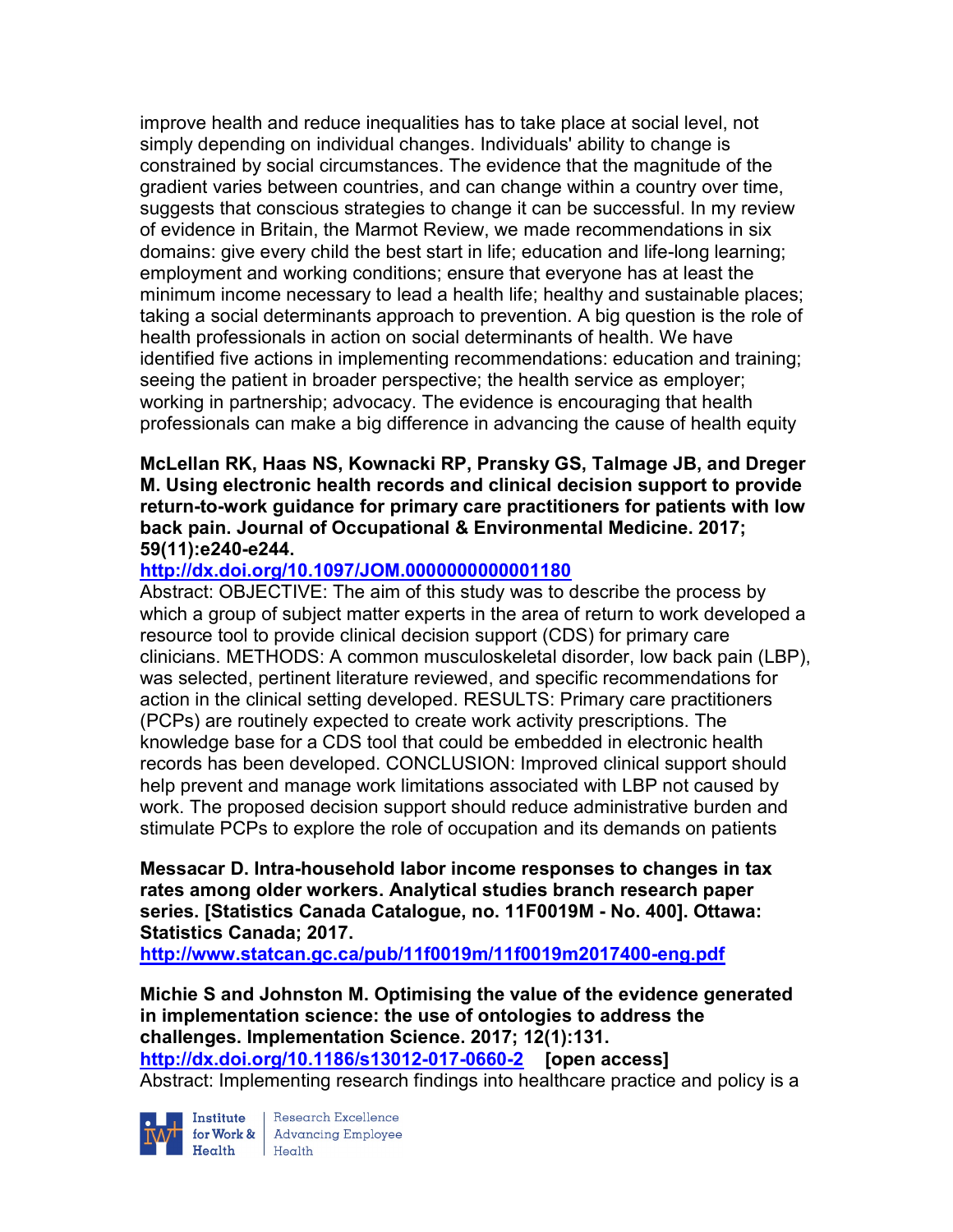complex process occurring in diverse contexts; it invariably depends on changing human behaviour in many parts of an intricate implementation system. Questions asked with the aim of improving implementation are multifarious variants of 'What works, compared with what, how well, with what exposure, with what behaviours (for how long), for whom, in what setting and why?'. Relevant evidence is being published at a high rate, but its quantity, complexity and lack of shared terminologies present challenges. The achievement of efficient, effective and timely synthesis of evidence is facilitated by using 'ontologies' to systematically structure and organise the evidence about constructs and their relationships, using a controlled, well-defined vocabulary

## Moreno P, Rodriguez-Poo J, and Cantarero D. A new approach to understanding labour supply of disabled people. Applied Economics. 2017; [Epub ahead of print].

http://dx.doi.org/10.1080/00036846.2017.1392000

### Pedersen J and Bjorner JB. Worklife expectancy in a cohort of Danish employees aged 55-65 years - comparing a multi-state Cox proportional hazard approach with conventional multi-state life tables. BMC Public Health. 2017; 17(1):879.

http://dx.doi.org/10.1186/s12889-017-4890-7 [open access]

Abstract: BACKGROUND: Work life expectancy (WLE) expresses the expected time a person will remain in the labor market until he or she retires. This paper compares a life table approach to estimating WLE to an approach based on multi-state proportional hazards models. The two methods are used to estimate WLE in Danish members and non-members of an early retirement pensioning (ERP) scheme according to levels of health. METHODS: In 2008, data on selfrated health (SRH) was collected from 5212 employees 55-65 years of age. Data on previous and subsequent long-term sickness absence, unemployment, returning to work, and disability pension was collected from national registers. WLE was estimated from multi-state life tables and through multi-state models. RESULTS: Results from the multi-state model approach agreed with the life table approach but provided narrower confidence intervals for small groups. The shortest WLE was seen for employees with poor SRH and ERP membership while the longest WLE was seen for those with good SRH and no ERP membership. Employees aged 55-56 years with poor SRH but no ERP membership had shorter WLE than employees with good SRH and ERP membership. Relative WLE reversed for the two groups after age 57. At age 55, employees with poor SRH could be expected to spend approximately 12 months on long-term sick leave and 9-10 months unemployed before they retired regardless of ERP membership. ERP members with poor SRH could be expected to spend 4.6 years working, while non-members could be expected to spend 7.1 years working. CONCLUSION: WLE estimated through multi-state models provided an effective way to summarize complex data on labor market affiliation. WLE differed noticeably between members and non-members of the



Research Excellence for Work & | Advancing Employee Health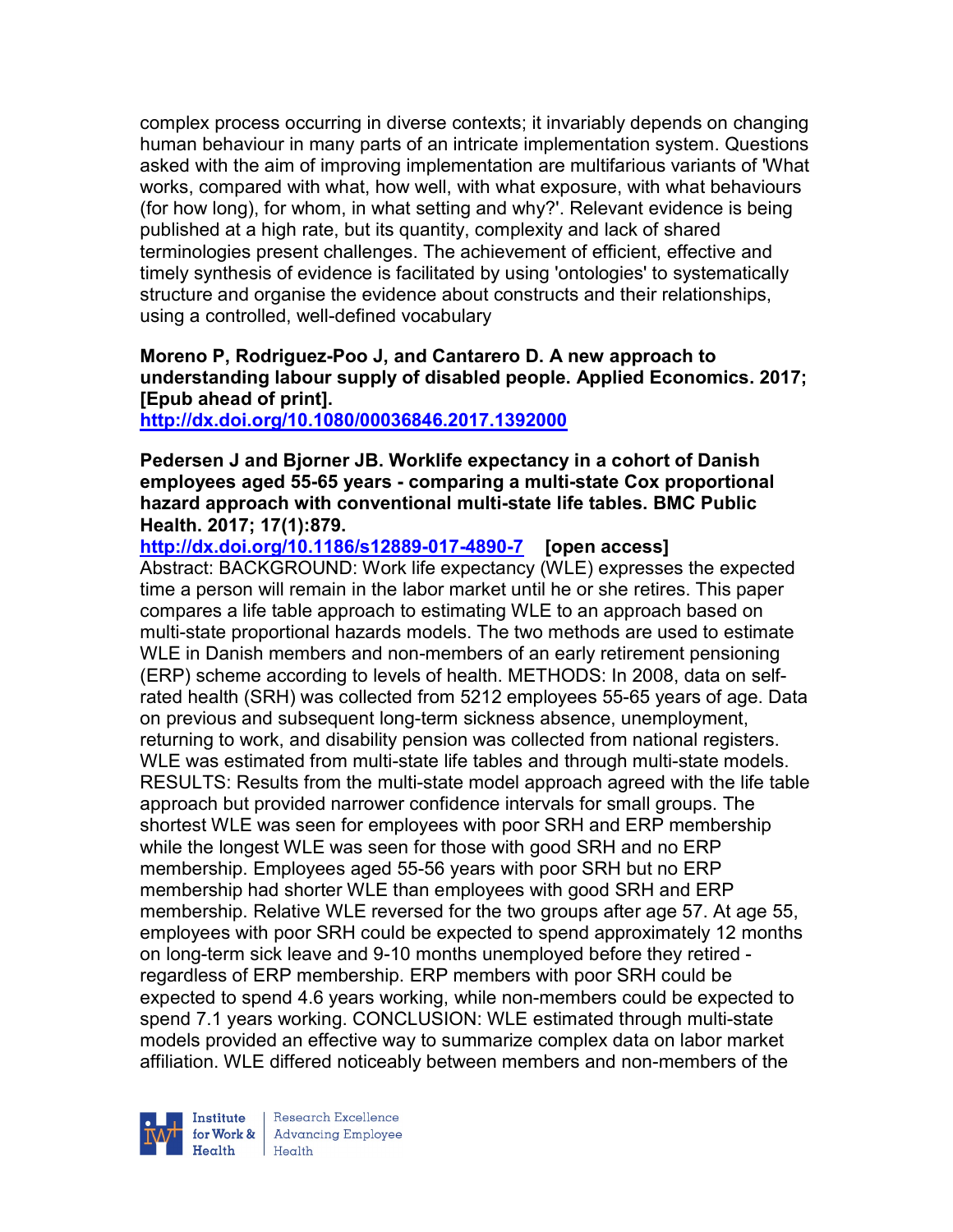ERP scheme. It has been hypothesized that while ERP membership would prompt some employees to retire earlier than they would have done otherwise, this effect would be partly offset by reduced time spent on long-term sick leave or unemployment. Our data showed no indication of such an effect, but this could be due to residual confounding and self-selection of people with poor health into the ERP scheme

Sarkies MN, Bowles KA, Skinner EH, Haas R, Lane H, and Haines TP. The effectiveness of research implementation strategies for promoting evidence-informed policy and management decisions in healthcare: a systematic review. Implementation Science. 2017; 12(1):132. http://dx.doi.org/10.1186/s13012-017-0662-0 [open access] Abstract: BACKGROUND: It is widely acknowledged that health policy and management decisions rarely reflect research evidence. Therefore, it is important to determine how to improve evidence-informed decision-making. The primary aim of this systematic review was to evaluate the effectiveness of research implementation strategies for promoting evidence-informed policy and management decisions in healthcare. The secondary aim of the review was to describe factors perceived to be associated with effective strategies and the inter-relationship between these factors. METHODS: An electronic search was developed to identify studies published between January 01, 2000, and February 02, 2016. This was supplemented by checking the reference list of included articles, systematic reviews, and hand-searching publication lists from prominent authors. Two reviewers independently screened studies for inclusion, assessed methodological quality, and extracted data. RESULTS: After duplicate removal, the search strategy identified 3830 titles. Following title and abstract screening, 96 full-text articles were reviewed, of which 19 studies (21 articles) met all inclusion criteria. Three studies were included in the narrative synthesis, finding policy briefs including expert opinion might affect intended actions, and intentions persisting to actions for public health policy in developing nations. Workshops, ongoing technical assistance, and distribution of instructional digital materials may improve knowledge and skills around evidence-informed decision-making in US public health departments. Tailored, targeted messages were more effective in increasing public health policies and programs in Canadian public health departments compared to messages and a knowledge broker. Sixteen studies (18 articles) were included in the thematic synthesis, leading to a conceptualisation of inter-relating factors perceived to be associated with effective research implementation strategies. A unidirectional, hierarchal flow was described from (1) establishing an imperative for practice change, (2) building trust between implementation stakeholders and (3) developing a shared vision, to (4) actioning change mechanisms. This was underpinned by the (5) employment of effective communication strategies and (6) provision of resources to support change. CONCLUSIONS: Evidence is developing to support the use of research implementation strategies for promoting evidence-informed policy and management decisions in healthcare. The design of future implementation

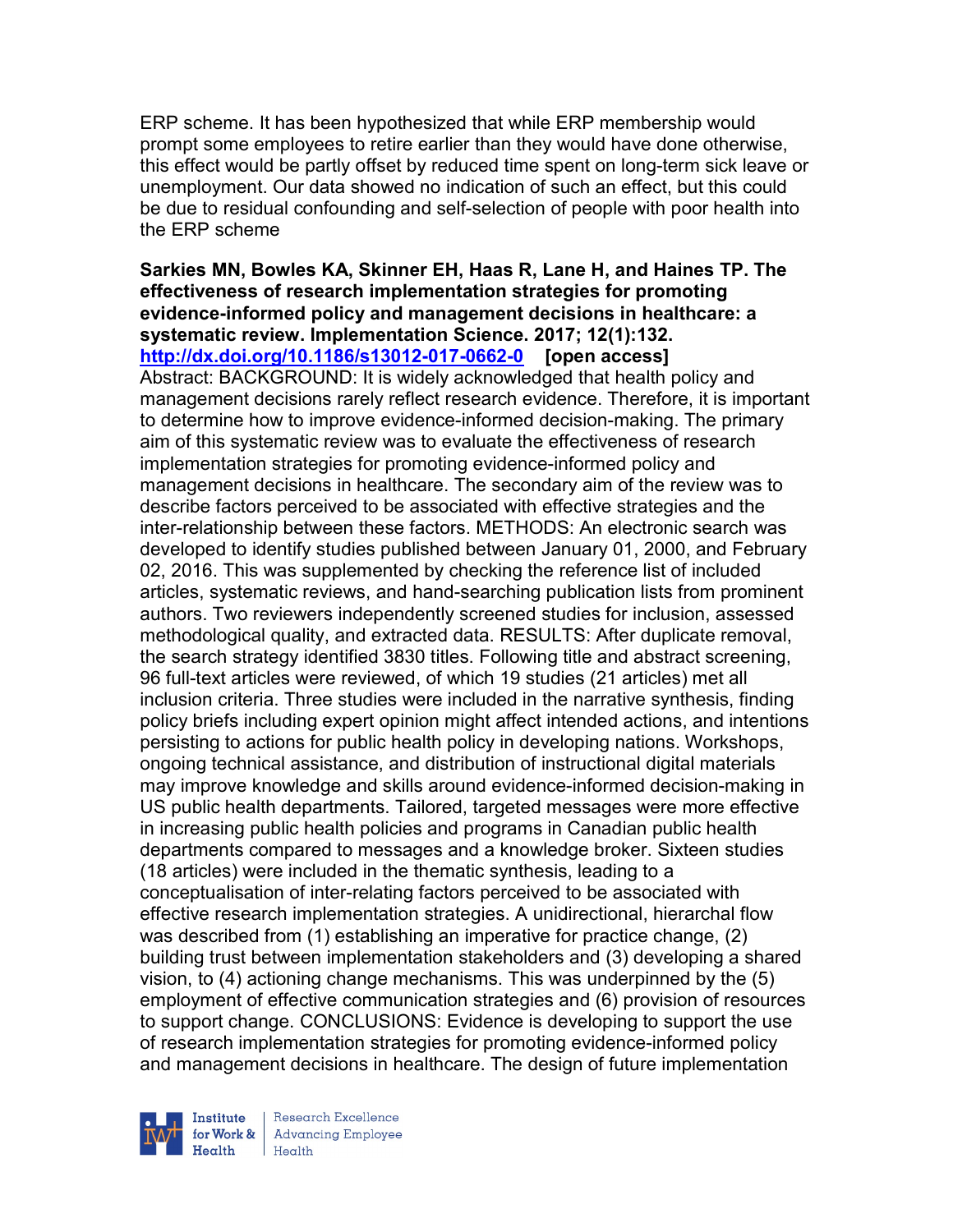strategies should be based on the inter-relating factors perceived to be associated with effective strategies. TRIAL REGISTRATION: This systematic review was registered with Prospero (record number: 42016032947)

Setchell J, Costa N, Ferreira M, Makovey J, Nielsen M, and Hodges PW. Individuals' explanations for their persistent or recurrent low back pain: a cross-sectional survey. BMC Musculoskeletal Disorders. 2017; 18(1):466. http://dx.doi.org/10.1186/s12891-017-1831-7 [open access] Abstract: BACKGROUND: Most people experience low back pain (LBP), and it is often ongoing or recurrent. Contemporary research knowledge indicates individual's pain beliefs have a strong effect on their pain experience and management. This study's primary aim was to determine the discourses (patterns of thinking) underlying people's beliefs about what causes their LBP to persist. The secondary aim was to investigate what they believed was the source of this thinking. METHODS: We used a primarily qualitative survey design: 130 participants answered questions about what caused their LBP to persist, and where they learned about these causes. We analysed responses about what caused their LBP using discourse analysis (primary aim), and mixed methods involving content analysis and descriptive statistics to analyse responses indicating where participants learnt these beliefs (secondary aim). RESULTS: We found that individuals discussed persistent LBP as 1) due to the body being like a 'broken machine', 2) permanent/immutable, 3) complex, and 4) very negative. Most participants indicated that they learnt these beliefs from health professionals (116, 89%). CONCLUSIONS: We concluded that despite continuing attempts to shift pain beliefs to more complex biopsychosocial factors, most people with LBP adhere to the traditional biomedical perspective of anatomical/biomechanical causes. Relatedly, they often see their condition as very negative. Contrary to current "best practice" guidelines for LBP management, a potential consequence of such beliefs is an avoidance of physical activities, which is likely to result in increased morbidity. That health professionals may be the most pervasive source of this thinking is a cause for concern. A small number of people attributed non-physical, unknown or complex causes to their persistent

### Shuval K, Li Q, Gabriel KP, and Tchernis R. Income, physical activity, sedentary behavior, and the 'weekend warrior' among U.S. adults. Preventive Medicine. 2017; 103:91-97.

## http://dx.doi.org/10.1016/j.ypmed.2017.07.033

Abstract: The present study examines the association between income and physical activity intensity along the entire continuum using accelerometry in a nationally representative sample of U.S. adults. Specifically, we assessed the relationship between annual household income, sedentary behavior, light, and moderate-vigorous intensity physical activity, and meeting physical activity guidelines over a brief, 2-day period ('weekend warrior'), and during the entire week. The sample consisted of 5206 National Health and Examination Survey



Research Excellence for Work & | Advancing Employee Health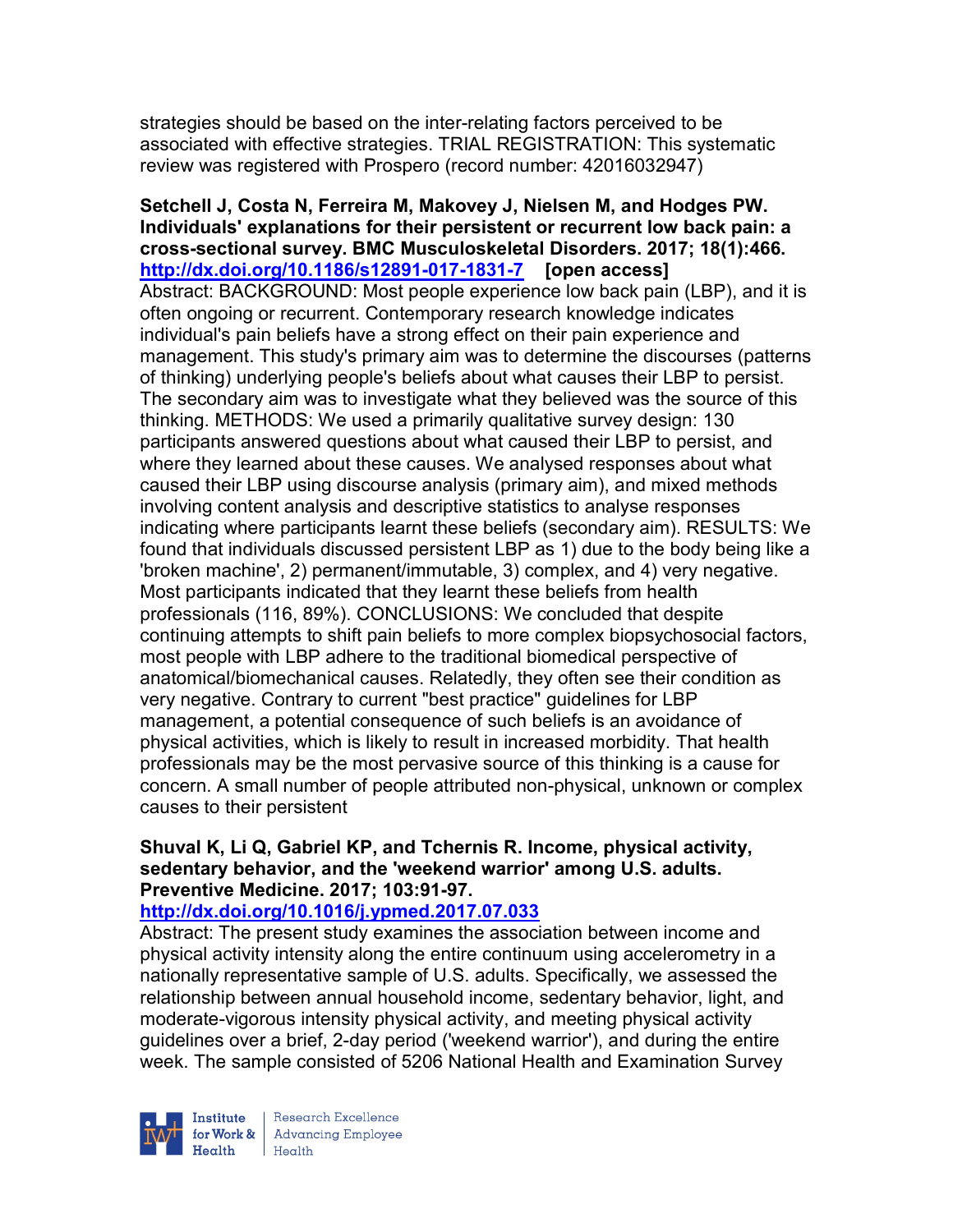adult participants (2003-2006) who wore accelerometers and completed pertinent survey questions. Ordinary Least Square models were computed to examine the relationship between income and the dependent variables (sedentary behavior, light, and moderate to vigorous intensity activity) adjusting for covariates. Logistic regression was employed to examine the association between income and meeting physical activity guidelines during a 2-day and 7-day time-period. Results indicate that individuals with an annual income of >/=\$75,000 engaged in 4.6 more daily minutes of moderate to vigorous activity (p-value<0.01), in comparison to the reference group (<\$20,000 annual income). Those in the highincome strata were 1.6 and 1.9 times more likely to meet physical activity guidelines during a 2 and 7-day period (respectively) than their lower income counterparts (p<0.05 for both). Further, those in the high-income strata spent 11.8 more minutes daily being sedentary than their lower income counterparts (pvalue<0.01). In conclusion, higher annual household income is related to more intense, less frequent (per week) patterns of physical activity and more daily sedentary time

#### Wallmann-Sperlich B, Chau JY, and Froboese I. Self-reported actual and desired proportion of sitting, standing, walking and physically demanding tasks of office employees in the workplace setting: do they fit together? BMC Research Notes. 2017; 10(1):504.

http://dx.doi.org/10.1186/s13104-017-2829-9 [open access] Abstract: OBJECTIVE: Occupational sitting time in white-collar workers represents a prominent contributor to overall daily sitting time, which is associated with various health risks. Workplace interventions intending to reduce sitting time during work typically focus on replacing sitting with standing. The aim was to investigate and compare actual and desired proportions of time spent sitting, standing, walking, and doing physically demanding tasks at work reported by desk-based workers. Cross-sectional data were collected from German deskbased workers (n = 614; 53.3% men; 40.9  $+/-$  13.5 years). All were interviewed about their self-reported actual and desired level of sitting, standing, walking and physically demanding tasks at work. RESULTS: Desk-based workers reported to sit 73.0%, stand 10.2%, walk 12.9% and do physically demanding tasks 3.9% of their working hours. However, the individuals desire to sit, stand, walk and do physically demand tasks significantly different [53.8% sit, 15.8% stand, 22.8% walk, physically demanding tasks (7.7%), p < 0.001]. The present data revealed greatest mismatch between the desk-based workers' actual and desired time for sitting and walking. Health promotion programs should offer not only options for more standing but also opportunities for more walking within the workplace setting to better match workers' desires

\*IWH authored publications.